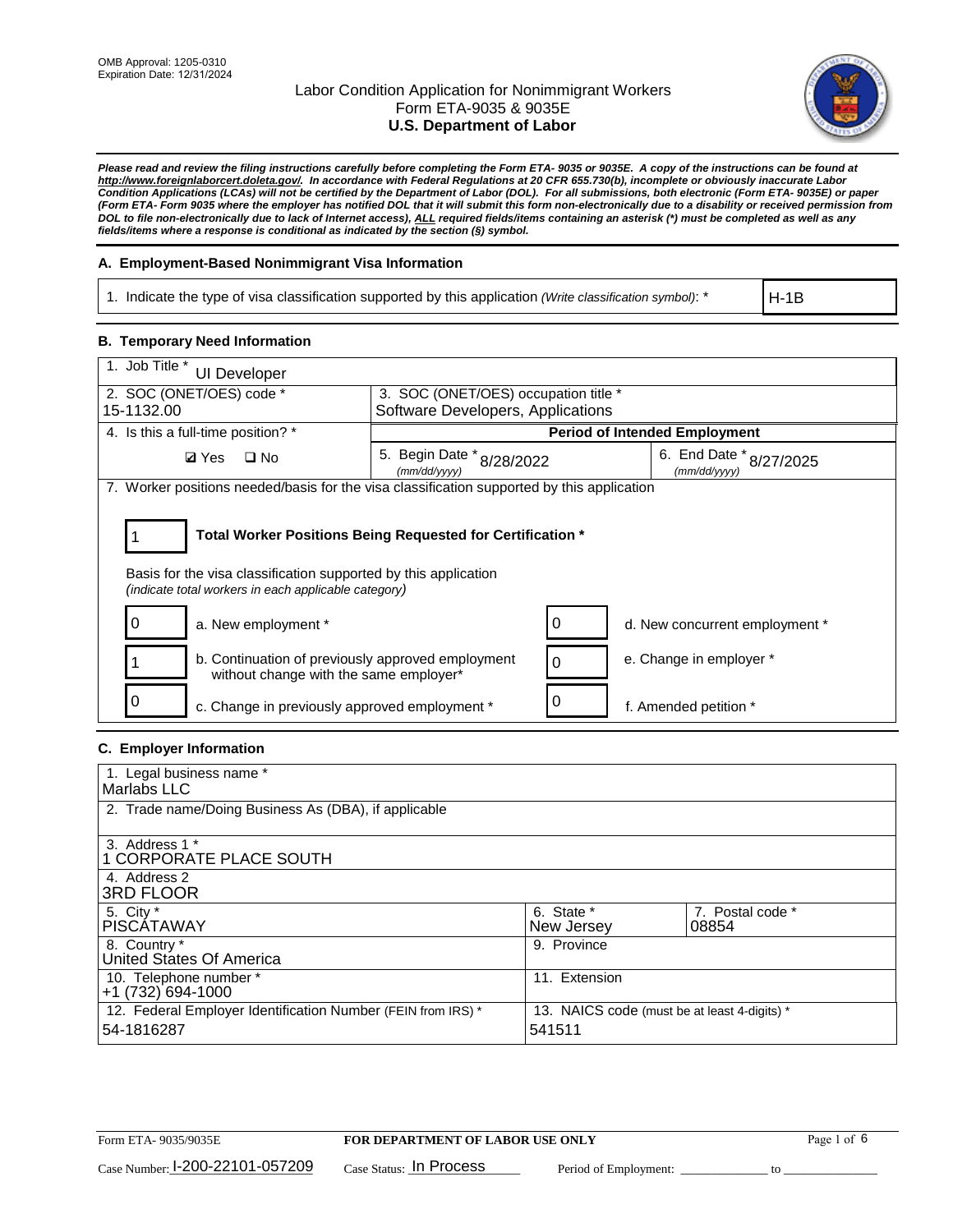

## **D. Employer Point of Contact Information**

**Important Note**: The information contained in this Section must be that of an employee of the employer who is authorized to act on behalf of the employer in labor certification matters. The information in this Section must be different from the agent or attorney information listed in Section E, unless the attorney is an employee of the employer.

| 1. Contact's last (family) name *               | 2. First (given) name * |                          | 3. Middle name(s)         |
|-------------------------------------------------|-------------------------|--------------------------|---------------------------|
| Vidyadharan                                     | Sanjay                  |                          |                           |
| 4. Contact's job title *<br>Chief Legal Officer |                         |                          |                           |
| 5. Address 1 *<br>1 CORPORATE PLACE SOUTH       |                         |                          |                           |
| 6. Address 2<br><b>3RD FLOOR</b>                |                         |                          |                           |
| 7. City *<br><b>PISCÁTAWAY</b>                  |                         | 8. State *<br>New Jersey | 9. Postal code *<br>08854 |
| 10. Country *<br>United States Of America       |                         | 11. Province             |                           |
| 12. Telephone number *                          | 13. Extension           | 14. E-Mail address       |                           |
| +1 (732) 694-1000                               | 1600                    | sanjay@marlabs.com       |                           |

# **E. Attorney or Agent Information (If applicable)**

**Important Note**: The employer authorizes the attorney or agent identified in this section to act on its behalf in connection with the filing of this application.

| 1. Is the employer represented by an attorney or agent in the filing of this application? *<br>If "Yes," complete the remainder of Section E below. |                            |              |                               | $\Box$ Yes        | <b>Ø</b> No                                          |  |
|-----------------------------------------------------------------------------------------------------------------------------------------------------|----------------------------|--------------|-------------------------------|-------------------|------------------------------------------------------|--|
| 2. Attorney or Agent's last (family) name §                                                                                                         | 3. First (given) name $\S$ |              |                               | 4. Middle name(s) |                                                      |  |
| 5. Address 1 §                                                                                                                                      |                            |              |                               |                   |                                                      |  |
| 6. Address 2                                                                                                                                        |                            |              |                               |                   |                                                      |  |
| 7. City §                                                                                                                                           |                            | 8. State §   |                               |                   | 9. Postal code §                                     |  |
| 10. Country §                                                                                                                                       |                            | 11. Province |                               |                   |                                                      |  |
| 12. Telephone number §                                                                                                                              | 13. Extension              |              | 14. E-Mail address            |                   |                                                      |  |
| 15. Law firm/Business name §                                                                                                                        |                            |              | 16. Law firm/Business FEIN §  |                   |                                                      |  |
| 17. State Bar number (only if attorney) §                                                                                                           |                            |              | standing (only if attorney) § |                   | 18. State of highest court where attorney is in good |  |
| 19. Name of the highest State court where attorney is in good standing (only if attorney) §                                                         |                            |              |                               |                   |                                                      |  |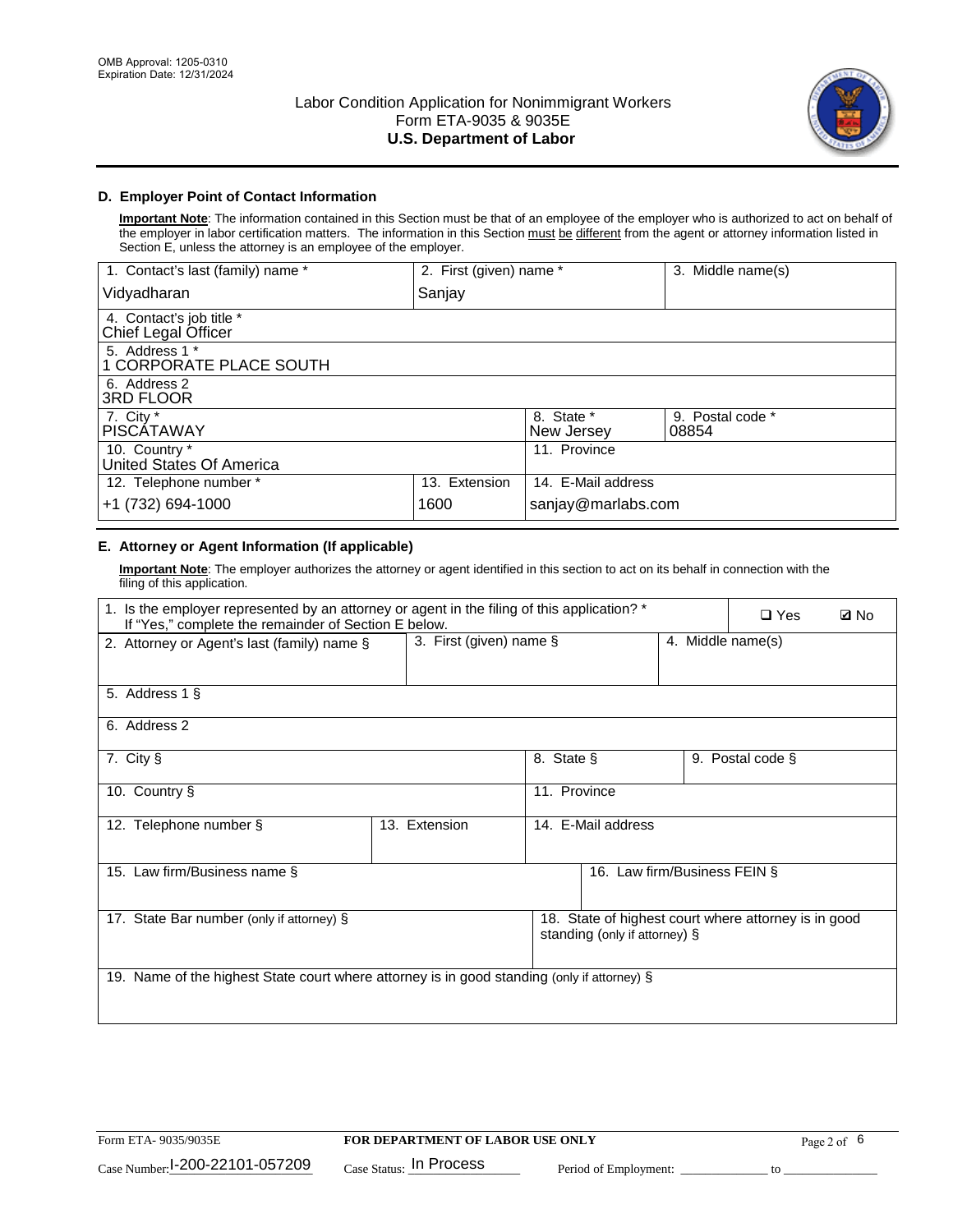

#### **F. Employment and Wage Information**

**Important Note**: The employer must define the intended place(s) of employment with as much geographic specificity as possible. Each intended place(s) of employment listed below must be the worksite or physical location where the work will actually be performed and cannot be a P.O. Box. The employer must identify all intended places of employment, including those of short duration, on the LCA. 20 CFR 655.730(c)(5). If the employer is submitting this form non-electronically and the work is expected to be performed in more than one location, an attachment must be submitted in order to complete this section. An employer has the option to use either a single Form ETA-9035/9035E or multiple forms to disclose all intended places of employment. If the employer has more than ten (10) intended places of employment at the time of filing this application, the employer must file as many additional LCAs as are necessary to list all intended places of employment. See the form instructions for further information about identifying all intended places of employment.

#### a.*Place of Employment Information* 1

| 1. Enter the estimated number of workers that will perform work at this place of employment under<br>the LCA.*                 | 1                                                                                                     |                          |  |  |  |  |
|--------------------------------------------------------------------------------------------------------------------------------|-------------------------------------------------------------------------------------------------------|--------------------------|--|--|--|--|
| 2. Indicate whether the worker(s) subject to this LCA will be placed with a secondary entity at this<br>place of employment. * | <b>Ø</b> Yes<br>$\square$ No                                                                          |                          |  |  |  |  |
| 3. If "Yes" to question 2, provide the legal business name of the secondary entity. §                                          |                                                                                                       |                          |  |  |  |  |
| Samsung SDSA                                                                                                                   |                                                                                                       |                          |  |  |  |  |
| 4. Address 1 *<br>180 River Dr                                                                                                 |                                                                                                       |                          |  |  |  |  |
| 5. Address 2                                                                                                                   |                                                                                                       |                          |  |  |  |  |
| 6. City $*$<br><b>Jersey City</b>                                                                                              | 7. County *<br>Hudson <sup>®</sup>                                                                    |                          |  |  |  |  |
| 8. State/District/Territory *<br>New Jersey                                                                                    | 9. Postal code *<br>07310                                                                             |                          |  |  |  |  |
| 10. Wage Rate Paid to Nonimmigrant Workers *                                                                                   | 10a. Per: (Choose only one)*                                                                          |                          |  |  |  |  |
| From* \$101800 00<br>To: $\mathsf{S}$ $\overline{\phantom{a}}$                                                                 | □ Hour □ Week □ Bi-Weekly □ Month ☑ Year                                                              |                          |  |  |  |  |
| 11. Prevailing Wage Rate *                                                                                                     | 11a. Per: (Choose only one)*                                                                          |                          |  |  |  |  |
| 101754 00<br>$\mathbf{\$}$                                                                                                     | □ Hour □ Week □ Bi-Weekly □ Month ☑ Year                                                              |                          |  |  |  |  |
| Questions 12-14. Identify the source used for the prevailing wage (PW) (check and fully complete only one): *                  |                                                                                                       |                          |  |  |  |  |
| 12.<br>A Prevailing Wage Determination (PWD) issued by the Department of Labor                                                 |                                                                                                       | a. PWD tracking number § |  |  |  |  |
| 13.<br>A PW obtained independently from the Occupational Employment Statistics (OES) Program<br>$\blacktriangledown$           |                                                                                                       |                          |  |  |  |  |
| a. Wage Level (check one): §                                                                                                   |                                                                                                       | b. Source Year §         |  |  |  |  |
| ☑ ⊪<br>□⊪<br>$\Box$ IV<br>$\Box$ N/A<br>⊓⊥                                                                                     |                                                                                                       | 7/1/2021 - 6/30/2022     |  |  |  |  |
| 14.                                                                                                                            | A PW obtained using another legitimate source (other than OES) or an independent authoritative source |                          |  |  |  |  |
| a. Source Type (check one): §<br>b. Source Year §                                                                              |                                                                                                       |                          |  |  |  |  |
| $\Box$ CBA<br>$\Box$ DBA<br>$\square$ SCA<br>$\Box$ Other/ PW Survey                                                           |                                                                                                       |                          |  |  |  |  |
| c. If responded "Other/ PW Survey" in question 14.a, enter the name of the survey producer or publisher §                      |                                                                                                       |                          |  |  |  |  |
|                                                                                                                                |                                                                                                       |                          |  |  |  |  |
|                                                                                                                                | d. If responded "Other/ PW Survey" in question 14.a, enter the title or name of the PW survey §       |                          |  |  |  |  |
|                                                                                                                                |                                                                                                       |                          |  |  |  |  |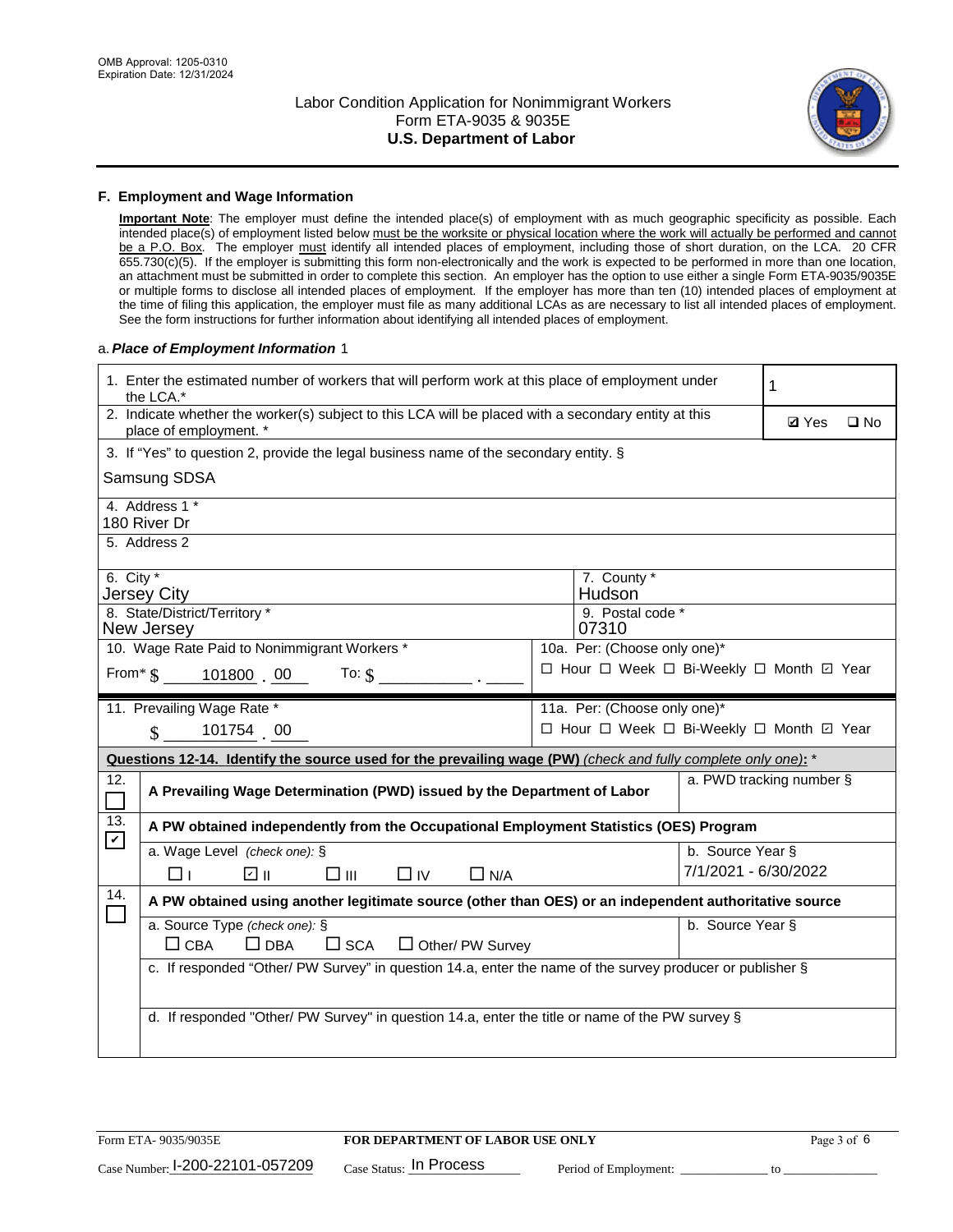

# **G. Employer Labor Condition Statements**

! *Important Note:* In order for your application to be processed, you MUST read Section G of the Form ETA-9035CP - General Instructions for the 9035 & 9035E under the heading "Employer Labor Condition Statements" and agree to all four (4) labor condition statements summarized below:

- (1) **Wages:** The employer shall pay nonimmigrant workers at least the prevailing wage or the employer's actual wage, whichever is higher, and pay for non-productive time. The employer shall offer nonimmigrant workers benefits and eligibility for benefits provided as compensation for services on the same basis as the employer offers to U.S. workers. The employer shall not make deductions to recoup a business expense(s) of the employer including attorney fees and other costs connected to the performance of H-1B, H-1B1, or E-3 program functions which are required to be performed by the employer. This includes expenses related to the preparation and filing of this LCA and related visa petition information. 20 CFR 655.731;
- (2) **Working Conditions:** The employer shall provide working conditions for nonimmigrants which will not adversely affect the working conditions of workers similarly employed. The employer's obligation regarding working conditions shall extend for the duration of the validity period of the certified LCA or the period during which the worker(s) working pursuant to this LCA is employed by the employer, whichever is longer. 20 CFR 655.732;
- (3) **Strike, Lockout, or Work Stoppage:** At the time of filing this LCA, the employer is not involved in a strike, lockout, or work stoppage in the course of a labor dispute in the occupational classification in the area(s) of intended employment. The employer will notify the Department of Labor within 3 days of the occurrence of a strike or lockout in the occupation, and in that event the LCA will not be used to support a petition filing with the U.S. Citizenship and Immigration Services (USCIS) until the DOL Employment and Training Administration (ETA) determines that the strike or lockout has ended. 20 CFR 655.733; and
- (4) **Notice:** Notice of the LCA filing was provided no more than 30 days before the filing of this LCA or will be provided on the day this LCA is filed to the bargaining representative in the occupation and area of intended employment, or if there is no bargaining representative, to workers in the occupation at the place(s) of employment either by electronic or physical posting. This notice was or will be posted for a total period of 10 days, except that if employees are provided individual direct notice by e-mail, notification need only be given once. A copy of the notice documentation will be maintained in the employer's public access file. A copy of this LCA will be provided to each nonimmigrant worker employed pursuant to the LCA. The employer shall, no later than the date the worker(s) report to work at the place(s) of employment, provide a signed copy of the certified LCA to the worker(s) working pursuant to this LCA. 20 CFR 655.734.

1. **I have read and agree to** Labor Condition Statements 1, 2, 3, and 4 above and as fully explained in Section G of the Form ETA-9035CP – General Instructions for the 9035 & 9035E and the Department's regulations at 20 CFR 655 Subpart H. \*

**Ø**Yes ロNo

### **H. Additional Employer Labor Condition Statements –H-1B Employers ONLY**

!**Important Note***:* In order for your H-1B application to be processed, you MUST read Section H – Subsection 1 of the Form ETA 9035CP – General Instructions for the 9035 & 9035E under the heading "Additional Employer Labor Condition Statements" and answer the questions below.

#### *a. Subsection 1*

| 1. At the time of filing this LCA, is the employer H-1B dependent? §                                                                                                                                                                                            |  |              | $\square$ No |              |
|-----------------------------------------------------------------------------------------------------------------------------------------------------------------------------------------------------------------------------------------------------------------|--|--------------|--------------|--------------|
| 2. At the time of filing this LCA, is the employer a willful violator? $\S$                                                                                                                                                                                     |  | $\Box$ Yes   | ⊡ No         |              |
| 3. If "Yes" is marked in questions H.1 and/or H.2, you must answer "Yes" or "No" regarding<br>whether the employer will use this application ONLY to support H-1B petitions or extensions of<br>status for exempt H-1B nonimmigrant workers? §                  |  | <b>☑</b> Yes | $\Box$ No    |              |
| 4. If "Yes" is marked in question H.3, identify the statutory basis for the<br>■ \$60,000 or higher annual wage<br>exemption of the H-1B nonimmigrant workers associated with this<br>□ Master's Degree or higher in related specialty<br>$\Box$ Both<br>LCA. § |  |              |              |              |
| H-1B Dependent or Willful Violator Employers -Master's Degree or Higher Exemptions ONLY                                                                                                                                                                         |  |              |              |              |
| 5. Indicate whether a completed Appendix A is attached to this LCA covering any H-1B<br>nonimmigrant worker for whom the statutory exemption will be based <b>ONLY</b> on attainment of a<br>Master's Degree or higher in related specialty. §                  |  | $\Box$ Yes   | ⊡ No         | <b>D</b> N/A |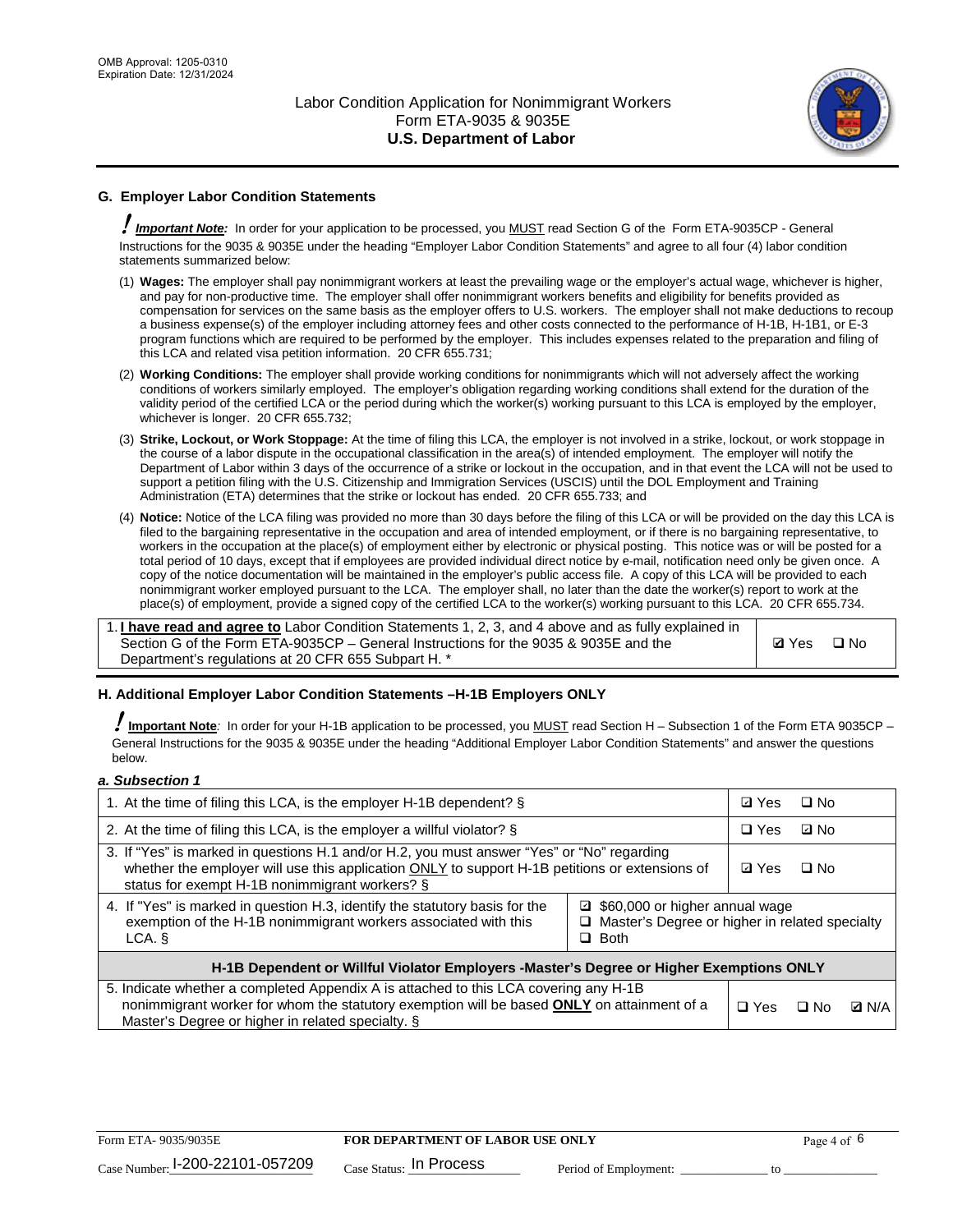

**If you marked "Yes" to questions H.a.1 (H-1B dependent) and/or H.a.2 (H-1B willful violator) and "No" to question H.a.3 (exempt H-1B nonimmigrant workers), you MUST read Section H – Subsection 2 of the Form ETA 9035CP – General Instructions for the 9035 & 9035E under the heading "Additional Employer Labor Condition Statements" and indicate your agreement to all three (3) additional statements summarized below.**

#### *b. Subsection 2*

- A. **Displacement:** An H-1B dependent or willful violator employer is prohibited from displacing a U.S. worker in its own workforce within the period beginning 90 days before and ending 90 days after the date of filing of the visa petition. 20 CFR 655.738(c);
- B. **Secondary Displacement:** An H-1B dependent or willful violator employer is prohibited from placing an H-1B nonimmigrant worker(s) with another/secondary employer where there are indicia of an employment relationship between the nonimmigrant worker(s) and that other/secondary employer (thus possibly affecting the jobs of U.S. workers employed by that other employer), unless and until the employer subject to this LCA makes the inquiries and/or receives the information set forth in 20 CFR 655.738(d)(5) concerning that other/secondary employer's displacement of similarly employed U.S. workers in its workforce within the period beginning 90 days before and ending 90 days after the date of such placement. 20 CFR 655.738(d). Even if the required inquiry of the secondary employer is made, the H-1B dependent or willful violator employer will be subject to a finding of a violation of the secondary displacement prohibition if the secondary employer, in fact, displaces any U.S. worker(s) during the applicable time period; and
- C. **Recruitment and Hiring:** Prior to filing this LCA or any petition or request for extension of status for nonimmigrant worker(s) supported by this LCA, the H-1B dependent or willful violator employer must take good faith steps to recruit U.S. workers for the job(s) using procedures that meet industry-wide standards and offer compensation that is at least as great as the required wage to be paid to the nonimmigrant worker(s) pursuant to 20 CFR 655.731(a). The employer must offer the job(s) to any U.S. worker who applies and is equally or better qualified for the job than the nonimmigrant worker. 20 CFR 655.739.

| 6. I have read and agree to Additional Employer Labor Condition Statements A, B, and C above and |       |           |
|--------------------------------------------------------------------------------------------------|-------|-----------|
| as fully explained in Section H – Subsections 1 and 2 of the Form ETA 9035CP – General           | □ Yes | $\Box$ No |
| Instructions for the 9035 & 9035E and the Department's regulations at 20 CFR 655 Subpart H. §    |       |           |

### **I. Public Disclosure Information**

! **Important Note***:* You must select one or both of the options listed in this Section.

**sqrt** Employer's principal place of business □ Place of employment

### **J. Notice of Obligations**

A. Upon receipt of the certified LCA, the employer must take the following actions:

- o Print and sign a hard copy of the LCA if filing electronically (20 CFR 655.730(c)(3));<br>
Maintain the original signed and certified LCA in the employer's files (20 CFR 655.7
- Maintain the original signed and certified LCA in the employer's files (20 CFR 655.705(c)(2); 20 CFR 655.730(c)(3); and 20 CFR 655.760); and
- o Make a copy of the LCA, as well as necessary supporting documentation required by the Department of Labor regulations, available for public examination in a public access file at the employer's principal place of business in the U.S. or at the place of employment within one working day after the date on which the LCA is filed with the Department of Labor (20 CFR 655.705(c)(2) and 20 CFR 655.760).
- B. The employer must develop sufficient documentation to meet its burden of proof with respect to the validity of the statements made in its LCA and the accuracy of information provided, in the event that such statement or information is challenged (20 CFR 655.705(c)(5) and 20 CFR 655.700(d)(4)(iv)).
- C. The employer must make this LCA, supporting documentation, and other records available to officials of the Department of Labor upon request during any investigation under the Immigration and Nationality Act (20 CFR 655.760 and 20 CFR Subpart I).

*I declare under penalty of perjury that I have read and reviewed this application and that to the best of my knowledge, the*  information contained therein is true and accurate. I understand that to knowingly furnish materially false information in the *preparation of this form and any supplement thereto or to aid, abet, or counsel another to do so is a federal offense punishable by fines, imprisonment, or both (18 U.S.C. 2, 1001,1546,1621).*

| 1. Last (family) name of hiring or designated official *   2. First (given) name of hiring or designated official *   3. Middle initial §<br>Vidyadharan | Saniav           |  |
|----------------------------------------------------------------------------------------------------------------------------------------------------------|------------------|--|
| 4. Hiring or designated official title *<br>Chief Legal Officer                                                                                          |                  |  |
| 5. Signature *                                                                                                                                           | 6. Date signed * |  |

| Form ETA-9035/9035E                         | FOR DEPARTMENT OF LABOR USE ONLY   |                       | Page 5 of 6 |
|---------------------------------------------|------------------------------------|-----------------------|-------------|
| $_{\text{Case Number:}}$ I-200-22101-057209 | $_{\rm Case~S status:}$ In Process | Period of Employment: |             |